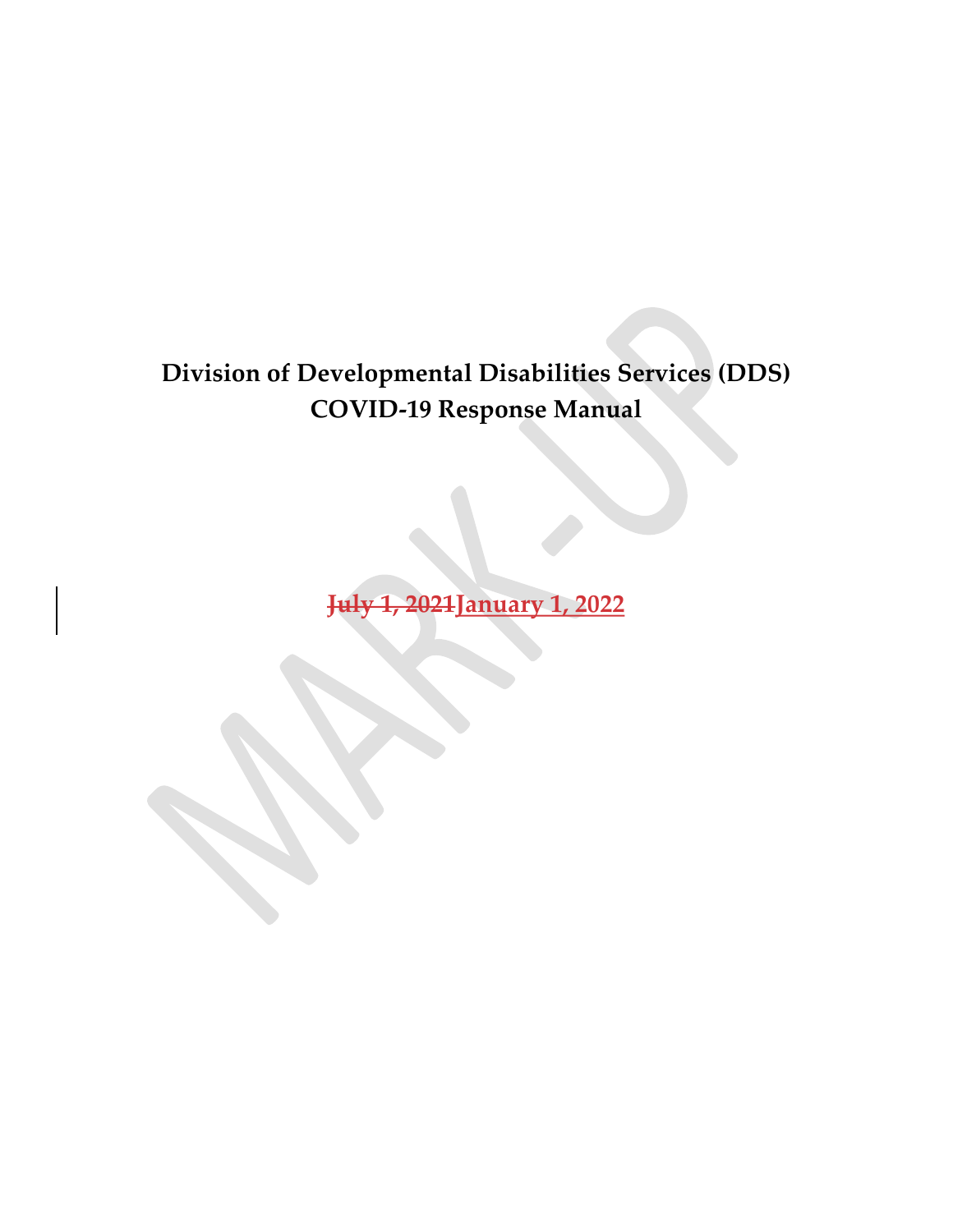### DDS COVID-19 Response Manual<br>DDS COVID-19 RESPONSE<br>CONTENTS DS COVID-19 Response Manual<br>DDS COVID-19 RESPONSE<br>CONTENTS<br>00.000 OVERVIEW **CONTENTS** DDS COVID-19 RESPONSE<br>
DDS COVID-19 RESPONSE<br>
CONTENTS<br>
200.000 OVERVIEW<br>
201.000 Authority<br>
202.000 Purpose<br>
203.000 Appeals<br>
204.000 Severability 202010-19 Response Manual<br>2012 COVID-19 RESPONSE<br>201.000 Authority<br>202.000 Purpose<br>203.000 Appeals<br>204.000 Severability COVID-19 Response Manual<br>
202.000 PURPOSE<br>
202.000 Authority<br>
202.000 Purpose<br>
203.000 Appeals<br>
204.000 Severability<br>
202.000 DEVELOPMENTAL DISABILITIES AND DELAYS

| 201.000 | Authority |
|---------|-----------|
| 202.000 | Purpose   |
| ous uuu | Annagle   |

204.000 Severability

### 240.000 DEVELOPMENTAL DISABILITIES AND DELAYS

- COVID-19 Response Manual<br>
2020 COVID-19 RESPONSE<br>
201.000 Authority<br>
201.000 Authority<br>
203.000 Appeals<br>
204.000 Appeals<br>
204.000 Severability<br>
202.000 Adult Developmental Day Treatment and Early Intervention Day Treatmen<br> 242.000 Adult Developmental Day Treatment and Early Intervention Day Treatment Nursing Services outside the clinic 243.000 Prescription and Evaluation Extensions<br>247.000 Well checks and Aattendance Peaymen Well checks and Aattendance Ppayments for Adult Developmental Day Treatment and Early Intervention Day Treatment
- 248.000 Community and Employment Support Waiver Supplemental Supports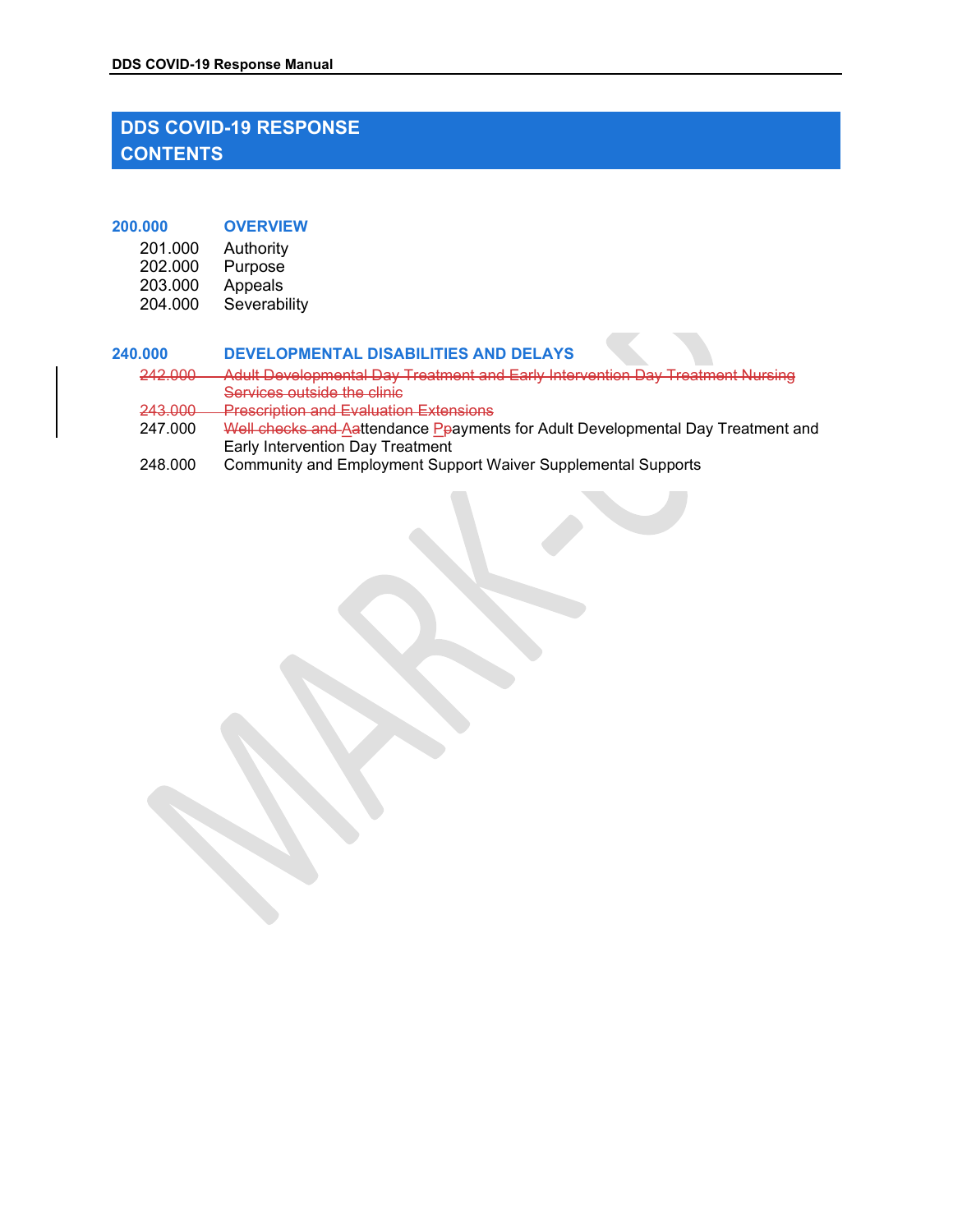# DDS COVID-19 Response Manual

### 201.000 Authority

200.000 OVERVIEW The following rules are duly adopted and promulgated by the Division of Developmental Disabilities Services (DDS) of the Department of Human Services (DHS) under the authority of Arkansas Code Annotated §§ 20-48-101 et seq, 20-48-601 et seq, 20-48-606-20-48-1001 et seg., 20-48-1003 and 25-10-129.

Applicable Guidance:

Families First Coronavirus Response Act (Public Law 116-127 – March 18, 2020)

CMS Families First Coronavirus Response Act – Increased FMAP FAQ (question 6): https://www.medicaid.gov/state-resource-center/downloads/covid -19-section-6008-faqs.pdf

 Coronavirus Aid, Relief, and Economic Security (CARES) Act (Public Law No. 116-136 – March 27, 2020)

### 202.000 Purpose

In response to the COVID 19 pandemic, DDS identified programs and services that required additional flexibility or changes to adapt to ensuring the health and safety of our clients. This manual details them so that DHS may render uninterrupted assistance and services to our clients.

### 203.000 Appeals

Appeal requests for the Covid response policies must adhere to the policy set forth in the Medicaid Provider Manual Section 160.000 Administrative Reconsideration and Appeals which can be accessed at https://medicaid.mmis.arkansas.gov/Provider/Docs/all.aspx.

### 204.000 Severability

Each section of this manual is severable from all others. If any section of this manual is held to be invalid, illegal, or unenforceable, such determination shall not affect the validity of other sections in this manual and all such other sections shall remain in full force and effect. In such an event, all other sections shall be construed and enforced as if this section had not been included therein.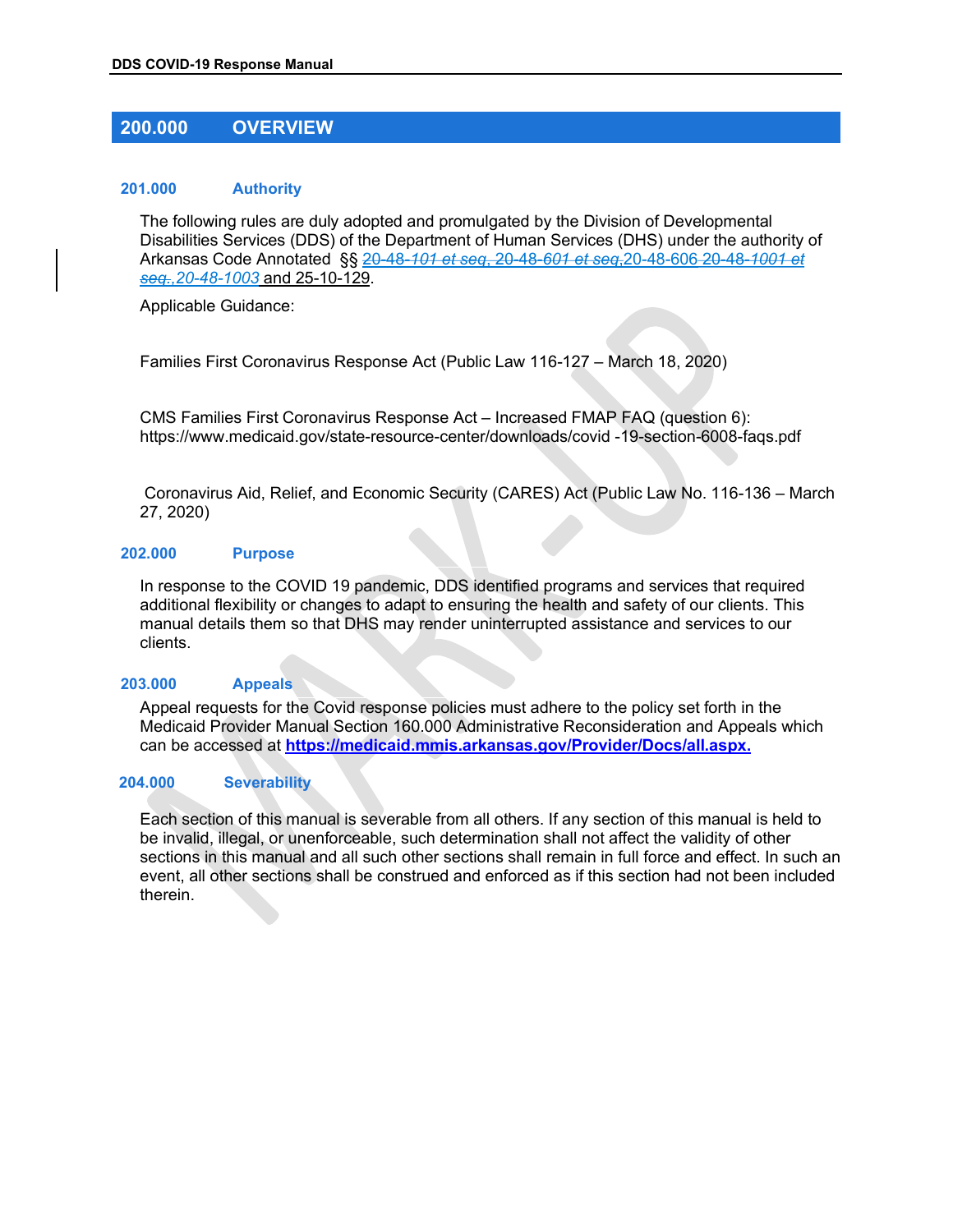# DDS COVID-19 Response Manual

### 240.000 DEVELOPMENTAL DISABILITIES AND DELAYS 26242.000 Adult Developmental Day Treatment and Early Intervention Day Treatment Nursing Services Outside Clinic

In response to the COVID-19 outbreak in Arkansas and consistent with CMS's coverage and payment for COVID-19, DMS/DDS is suspending the prohibition on use of nursing services to be provided outside of an Early Intervention Day Treatment (EIDT) Clinic and an Adult Development Day Treatment (ADDT) Clinic setting (49), limited to provider type 24 only for services provided to established patients during the COVID-19 outbreak and the declaration of public health emergency. This addendum expands allowable services to be done in a home setting (12) provided by licensed Registered Nurses and Licensed Practical Nurses.

This service will be available until December 31, 2021.

Nursing services are defined as the following, or similar, activities:

- A. Assisting ventilator-dependent beneficiaries
- B. Tracheostomy: suctioning and care
- C. Feeding tube: feeding, care and maintenance
- D. Catheterizations
- E. Breathing treatments
- F. Monitoring of vital statistics, including diabetes sugar checks, insulin, blood draws, and pulse ox
- G. Administration of medication
- Billing Information:
- T1002 Registered Nurse, services up to 15 minutes
- T1003 Licensed Practical Nurse, services up to 15 minutes

### 243.000 Prescription and Evaluation Extensions

In response to the COVID-19 outbreak, DMS/DDS will allow extensions on re-evaluations and treatment prescriptions for ADDT, EIDT, ABA, OT, PT, Speech, and Developmental Therapy. This exemption will be available until December 31, 2021. Extensions are limited to the following:

- Evaluations that expired on or after March 1, 2020.
- Prior Authorizations will be extended in 90-day increments from the date the re-evaluation was/is due.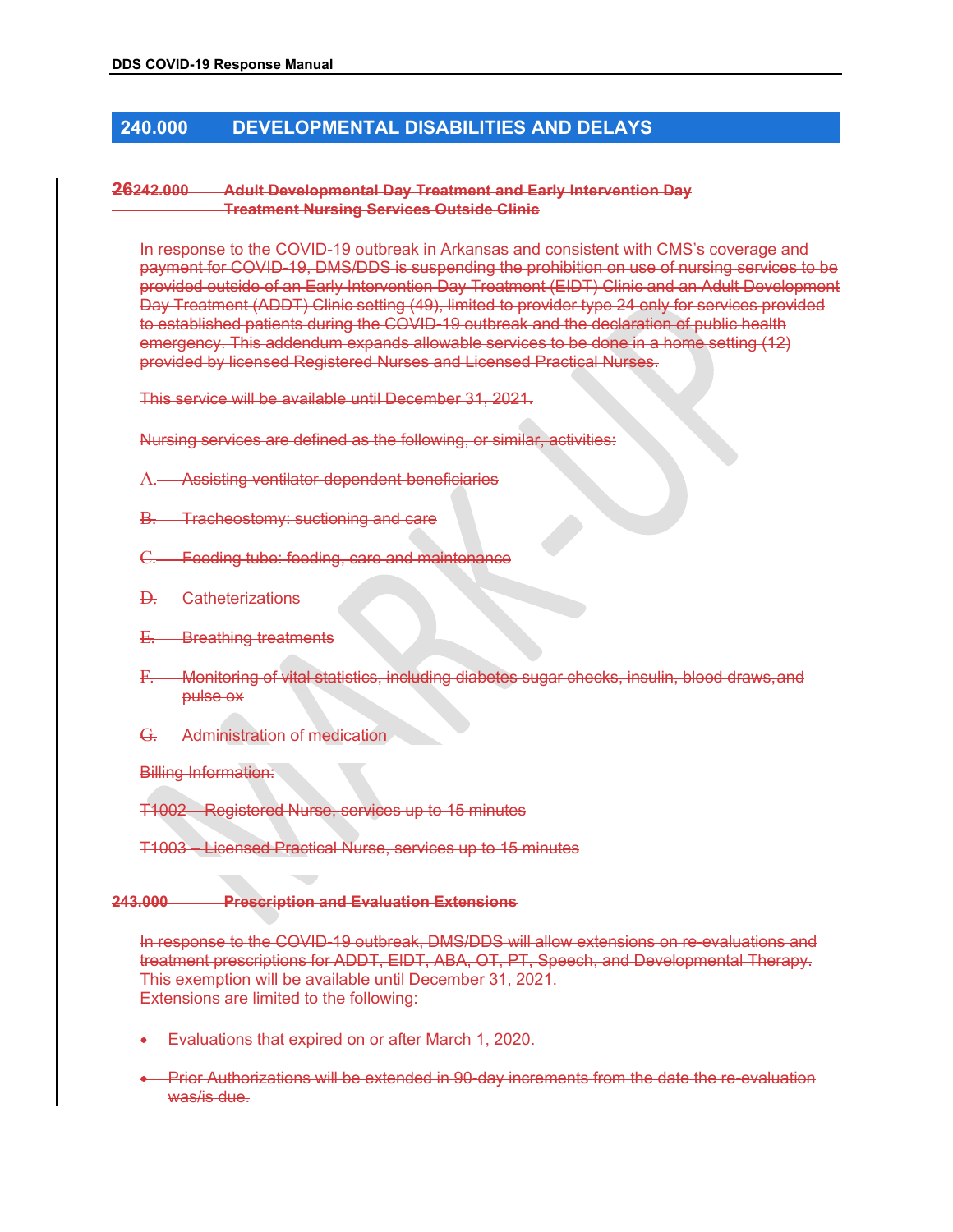DDS COVID-19 Response Manual Guidelines for requesting an extension:

- A. Provide a copy of the expired or expiring evaluation/prescription to the DDS representative via email.
- B. DDS will reply with an email providing you with an extension letter for your records.
- C. If a Prior Authorization is needed, you will enclose this letter with your request to eQHealth of the re-evaluation extension:<br>Provide a copy of the expired or expiring evaluation/prescription to the DDS representative<br>wia email.<br>DDS will reply with an email providing you with an extension letter for your records.<br>I
- 247.000 Well-Checks and Attendance Payments for Adult Developmental Day Treatment and Early Intervention Day Treatment

In response to COVID-19, well check services are allowable if the beneficiary is unable to attend the clinic setting. The well check services are not allowable if the beneficiary has attended in person at the clinic at least one day that week. Attendance payments are allowable if a beneficiary attends the clinic in person that day.

Well Check services are available for vulnerable children and adults with developmental disabilities and delays who meet the state-determined medical necessity criteria for the programs.

The service is typically a 15-30-minute check-in visit, either by phone or in the home, that ensures the beneficiaries needs are being met for overall health and well-being, such as their nutritional status, medication regimen and any emerging health issues, while the beneficiary is unable to attend their day treatment program where these activities are part of the daily onsite services provided. The services must be recommended by a physician or other licensed practitioner who must determine the services are medically necessary. extend to the Checks and Attendance Payments for Adult Developmental Day<br>
In response to COVID-19, well-check services are allowable if the beneficiary is unable to attend<br>
the elinie elting. The well-check services are no

The beneficiaries are eligible to receive two (2) well checks per week, one by telemedicine (including telephone) and one face-to-face. Beneficiaries under age twenty-one (21) may get an check may be provided in the home or using telemedicine.

### Billing Instructions:

T1027 Family Training and Counseling T1027 U1 in person, one 30-minute unit encounter for \$15.00, place of service (12) T1027 U2 telephonic (by phone), one 15-minute unit encounter for \$7.50, place of service (02).

Providers cannot bill two well checks on the same day.

Beneficiaries are eligible for two well check services a week, so providers can bill either one "face to face" or telephonic. Example: IF U1 is provided and billed on Monday, you cannot provide and bill for U2 on Monday. U2 will have to be provided and billed another day during the week to meet the 2 call per week check in requirement.

Attendance payments are available allowable for beneficiaries who attend the clinic settingin person that day.